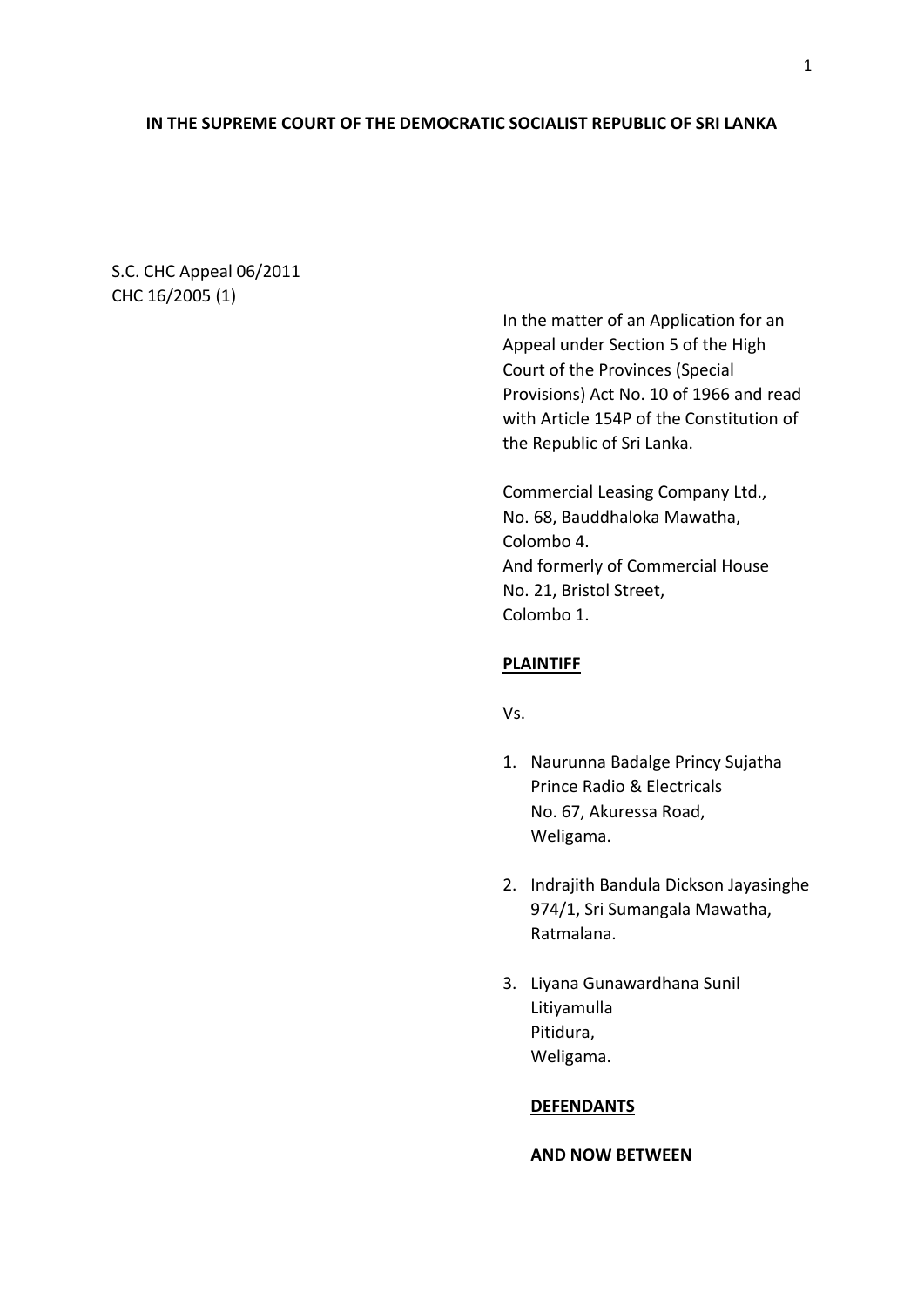- 1. Naurunna Badalge Princy Sujatha Prince Radio & Electricals No. 67, Akuressa Road, Weligama.
- 2. Indrajith Bandula Dickson Jayasinghe 974/1, Sri Sumangala Mawatha, Ratmalana.

### **DEFENDANT-APPELLANTS**

Vs.

Commercial Leasing Company Ltd., No. 68, Bauddhaloka Mawatha, Colombo 4.

And formerly of Commercial House No. 21, Bristol Street, Colombo 1.

## **PLAINTIFF-RESPONDENT**

2. Liyana Gunawardhana Sunil Litiyamulla Pitidura, Weligama.

### **DEFENDANT-RESPONDENT**

| <b>BEFORE:</b> | S.E. Wanasundera P.C., Acting C.J. |
|----------------|------------------------------------|
|                | B. P. Aluwihare P.C., J.           |
|                | Anil Gooneratne J.                 |

**COUNSEL:** W. Dayaratne P.C., with Achala Srima Perera for Defendant-Appellants

> Hiran M.C de Alwis with Heshan Thambimuttu For Plaintiff-Respondent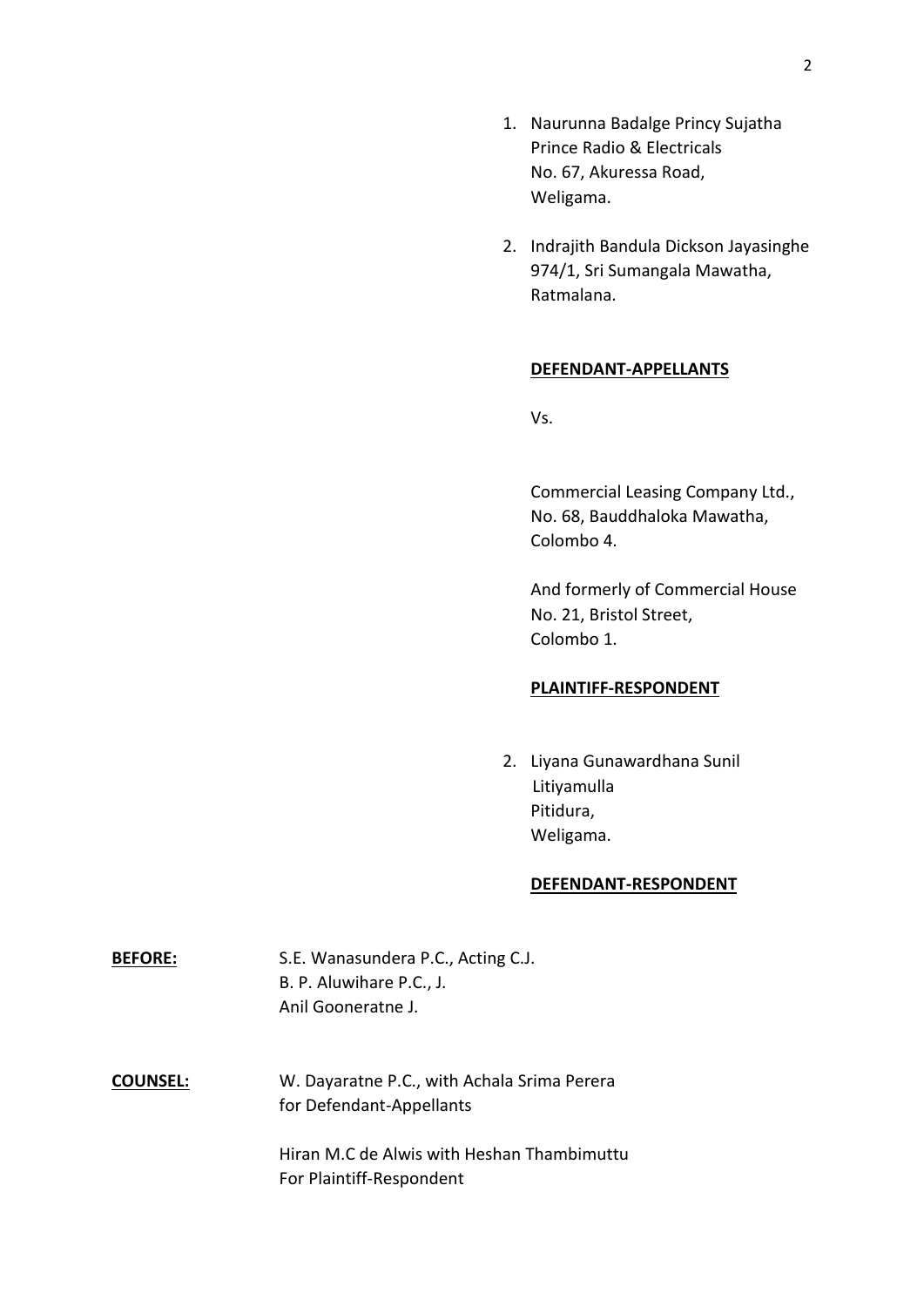## **ARGUED ON:** 27.03.2017

**DECIDED ON:** 26.05.2017

### **GOONERATNE J.**

This is a direct appeal to the Supreme Court. Action was filed on a Lease Agreement (Financial Lease) concerning vehicle bearing No. 251-0858 (P1) Plaintiff-Respondent's position was that the above agreement was breached by the 7<sup>th</sup> Defendant-Appellant and Plaintiff-Respondent, continues to be the owner of the vehicle.  $1^{st}$  Defendant failed and neglected to pay the lease rental, in terms of the Lease Agreement, and the agreement was accordingly terminated (P2). By an indenture of guarantee, and an indemnity of 10.02.2003 the Defendants are inter alia jointly and severally liable. By Letter of Demand dated 05.08.2004, Plaintiff demanded from the  $1<sup>st</sup>$  Defendant a sum of Rs. 3,278,777/65 being the balance sum outstanding. The demand as aforesaid was not challenged by the Defendants-Respondents. A statement of account (P3) had been produced at the trial. A Judgment was sought for the balance amount due on the lease agreement but no claim made on the vehicle.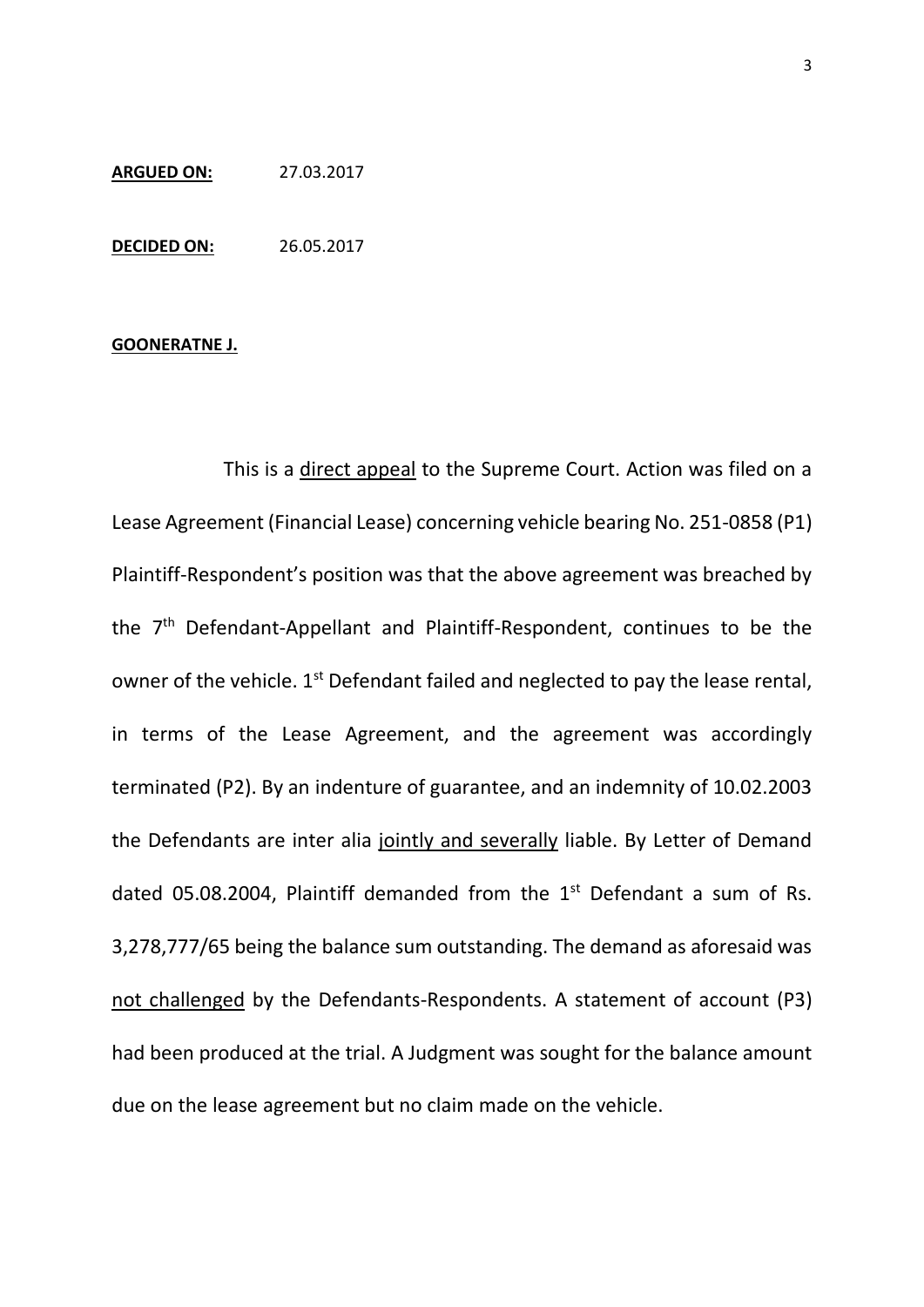Defendant-Appellant's position was that the Plaintiff-Respondent's claim was unjust and unreasonable, as the Plaintiff-Respondent had repossessed the bus bearing No. G2-9646 which was kept as security. Parties proceeded to trial on 23 issues. 5 admissions were recorded. It was recorded as admitted, paragraph 1-4 of the plaint and documents P1 to P2 and P5 filed along with the plaint. The signatures in P1, P2 & P5 were admitted. It was admitted that  $2^{nd}$  and  $3^{rd}$  Defendants were the guarantors in respect of the agreement P3. It is also admitted that the  $1<sup>st</sup>$  Defendant-Appellant undertook to pay the sum of Rs. 6,1289/56 as monthly instalements as per the lease agreement.

In a nutshell Plaintiff's witness testified that Defendants failed and neglected to pay the lease rental as per the agreement. Therefore the lease had been duly terminated (P2). In terms of the agreement a sum of Rs. 3,278, 777/65 is due and owing being the balance outstanding. The Letter of Demand was not challenged by the Defendant. By a guarantee and an indemnity of 10.02..2003 the 2<sup>nd</sup> and 3<sup>rd</sup> Defendants agreed jointly and severally to the several conditions as pleaded in paragraph 18 of the plaint.

This is a very straight forward case although the learned President's Counsel for Defendant-Appellant took some time to conclude his submissions. This agreement is described as a financial lease. The lessee failed and neglected to pay the balance sum due as per the Lease Agreement. Plaintiff was the owner